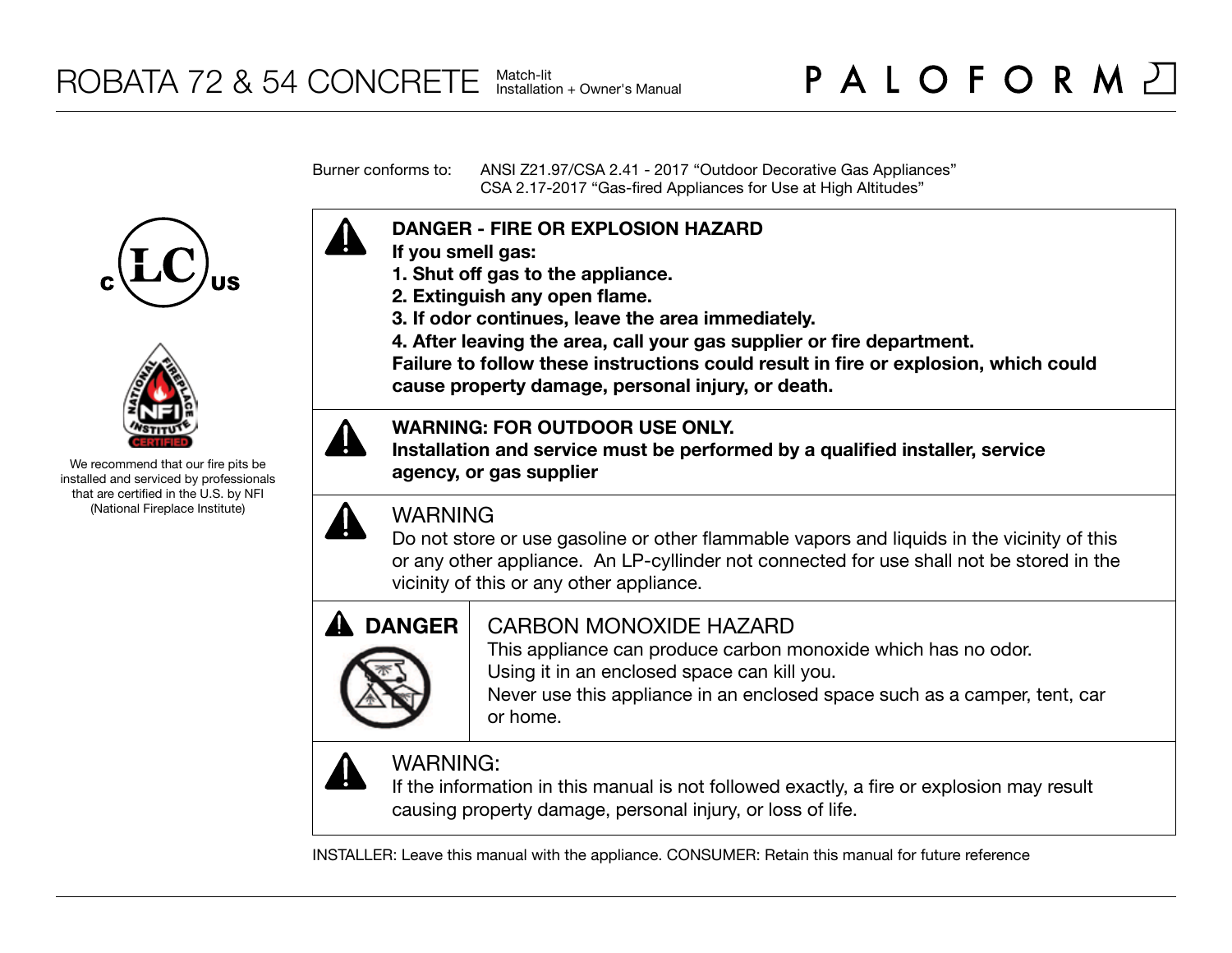# WARNINGS:

IMPORTANT: This appliance should be inspected before use and at least once annually by a qualified service person.

More frequent cleaning may be required as necessary. It is imperative that the control compartment, burners and circulating air passageways of the appliance be kept clean.

DANGER: Carbon monoxide poisoning can lead to death!

CARBON MONOXIDE POISONING: Early signs of carbon monoxide poisoning resemble the flu, with symptoms including headache, dizziness, or nausea. If you experience these signs, the Fire Pit may not be working properly. Get fresh air at once! Have the Fire Pit serviced. Some people are more affected by carbon monoxide than others, including pregnant women, people with heart or lung disease or anemia, those under the influence of alcohol, and those at high altitudes.

#### NATURAL GAS AND PROPANE:

To assist in detecting leaks, an odorant has been added to natural gas and propane. However, this odorant can fade, and gas may be present even though no odor exists. Make certain you read and understand all warnings. Keep this manual for reference. It is your guide to safe and proper operation of this appliance.

WARNING: Any modification to this appliance or its controls can be dangerous.

- 1. This appliance, as supplied, is only for use with the type of gas indicated on the rating plate.
- 2. When this appliance is connected to a fixed piping system, the installation must conform to local codes. or in the absence of local codes, to the National Fuel Gas Code, ANSI Z223.1/NFPA 54, or the International Fuel Gas Code.
- 3. Keep the appliance area clear and free from combustible materials, gasoline and other flammable vapors and liquids
- 4. Do not burn solid fuel in this appliance. Do not use this appliance to cook food or to burn paper or other objects.
- 5. Children and adults should be alerted to the hazards of high surface temperatures and should stay away to avoid burns or clothing ignition.
- 6. Clothing or other flammable materials should not be hung from the appliance, or placed on or near the appliance.
- 7. Young children should be carefully supervised when they are in the area of the appliance.
- 8. Do not use the appliance if any part has been under water. Immediately call a qualified service technician to inspect the appliance and to replace any part of the control system and any gas control which has been under water.
- 9. Inspect the appliance before each use.

10. Turn the appliance off and let cool before servicing, installing, repairing or covering. Any guard or other protective device removed for servicing the appliance must be replaced prior to operating the appliance. Only a qualified service person should install, service, or repair the appliance.

## HIGH ALTITUDE INSTALLATION

The appliance is certified for installations up to 4500' (1372 m) above sea level per CSA 2.17-2017. At this altitude range, no changes to the appliance are required but heat ratings are derated per the table on page 6. Please contact Paloform for information regarding installation above 4500' (1372 m).

## LOCAL CODES

The installation of this appliance must conform with local codes, or in the absence of local codes, with the National Fuel Gas Code, ANSI Z223.1 • NFPA 54; National Fuel Gas Code; Natural Gas and Propane Installation Code, CSA B149.1; or Propane Storage and Handling Code, CSA B149.2, as applicable.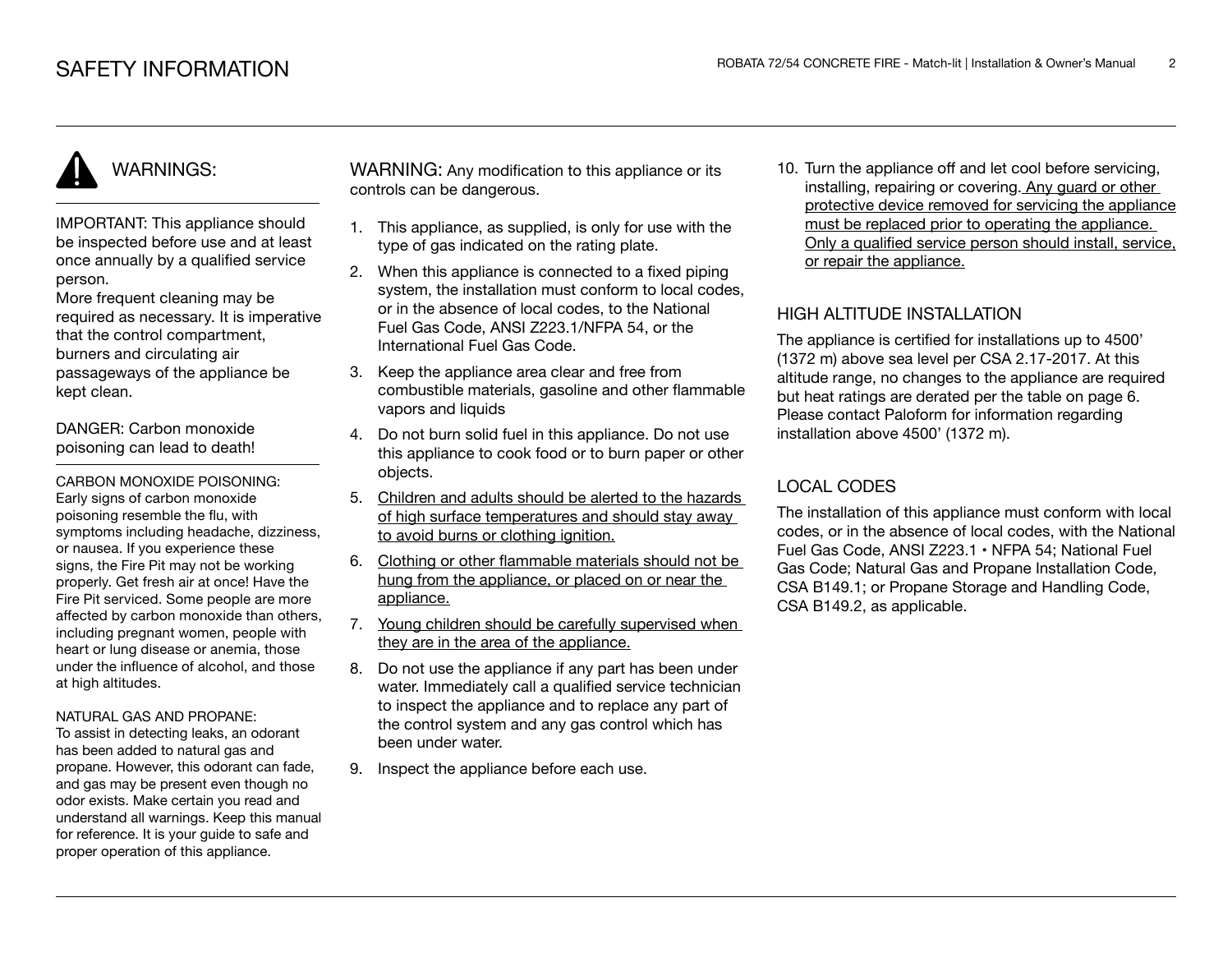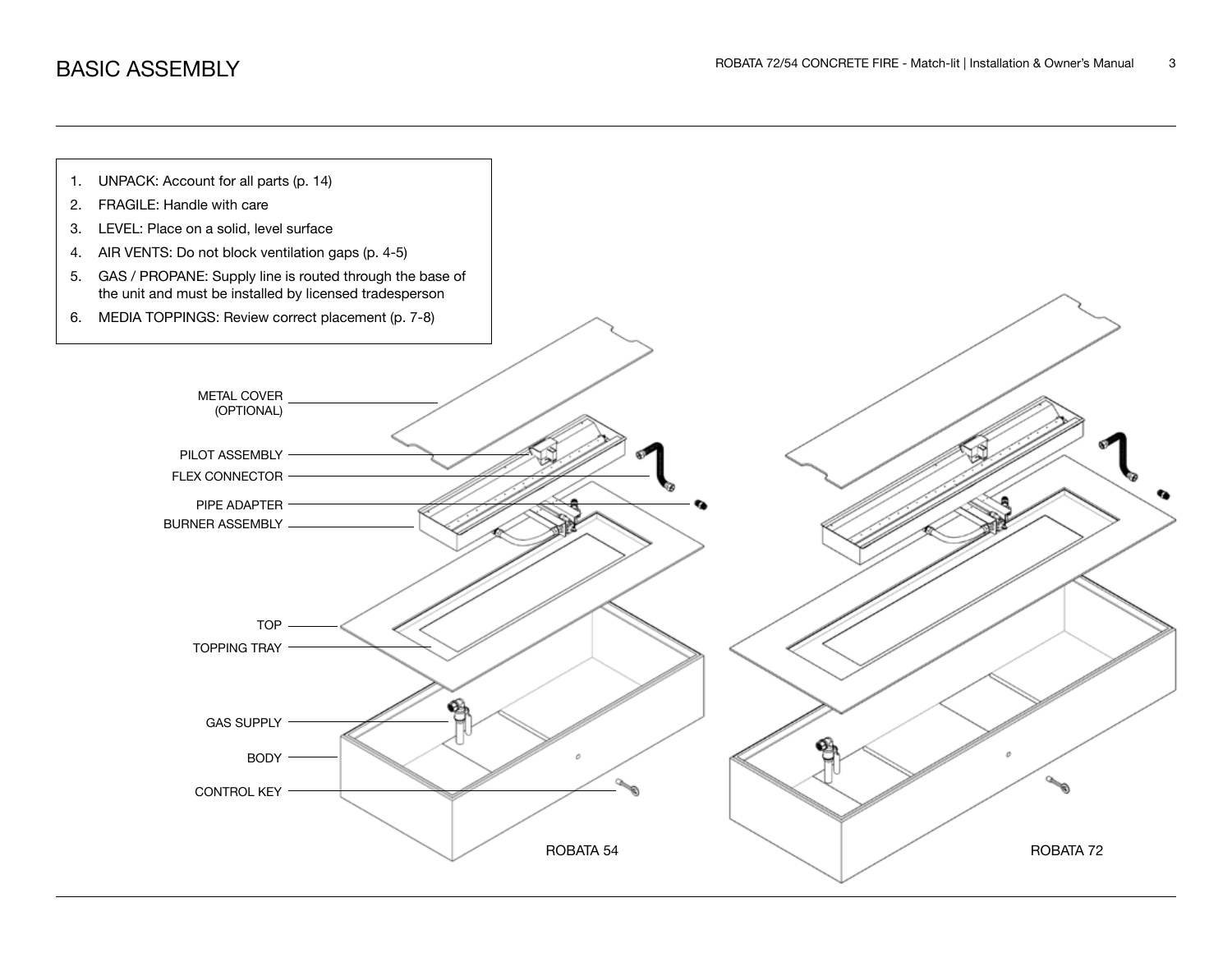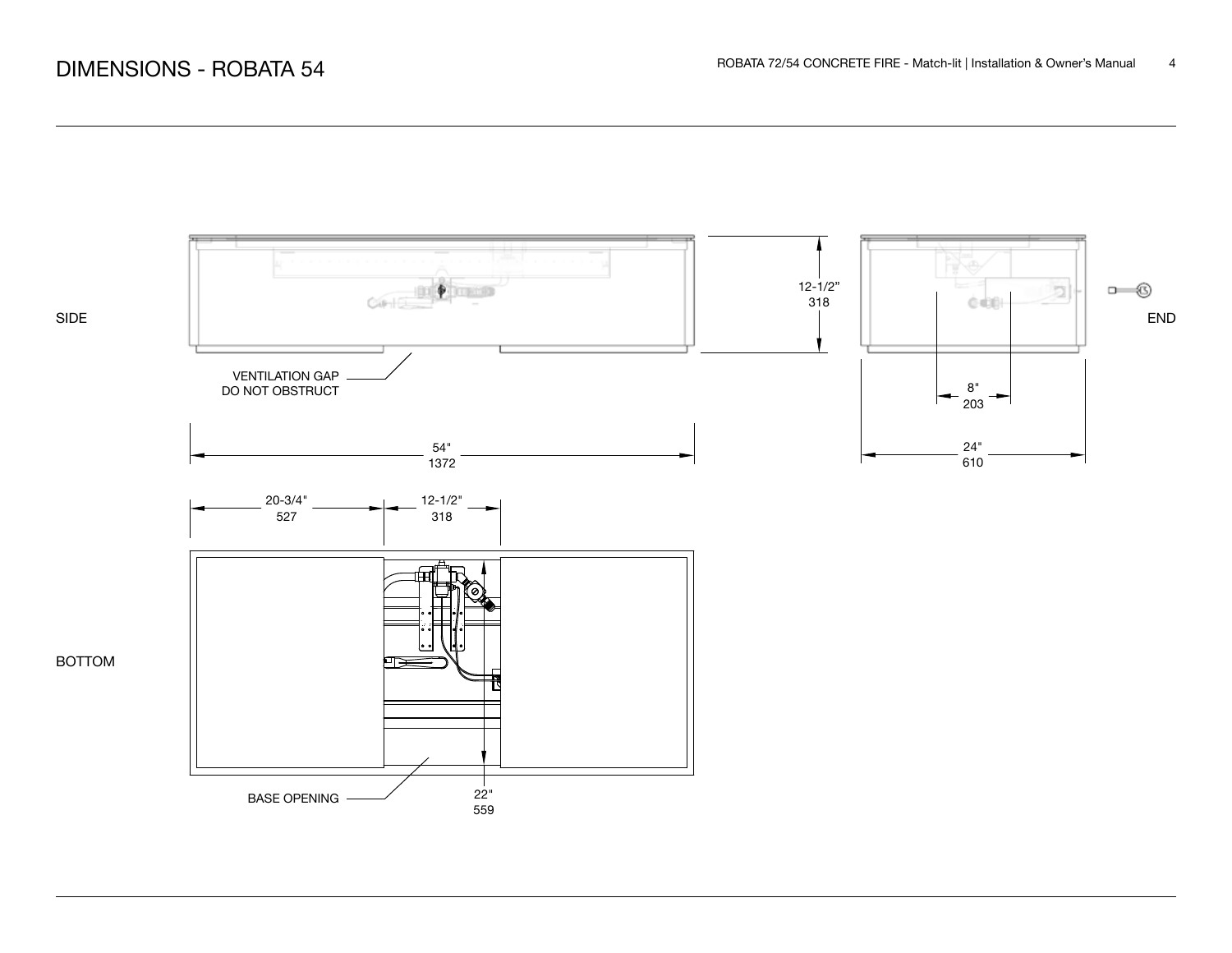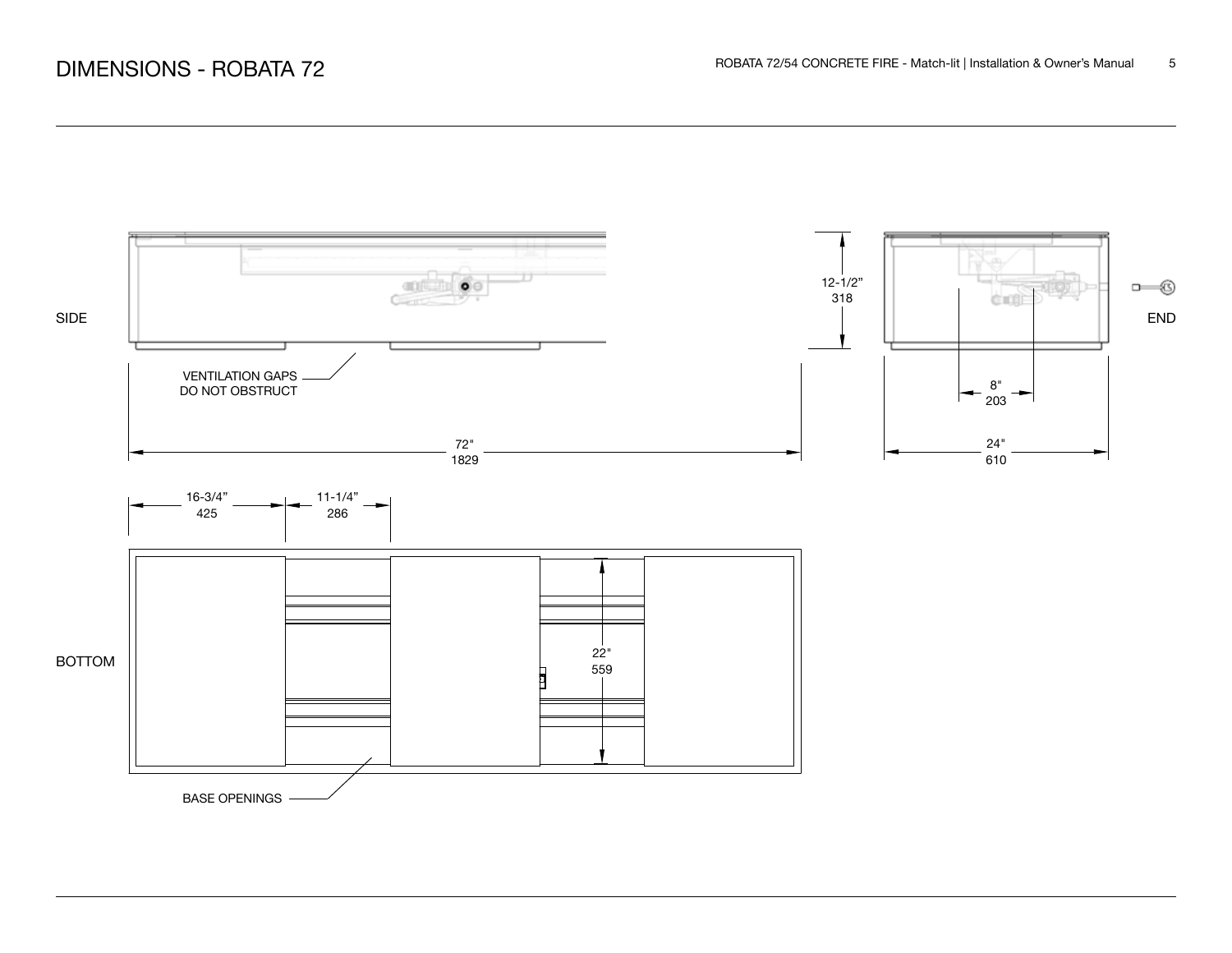

0" CLEARANCE BELOW

MINIMUM CLEARANCES TO COMBUSTIBLES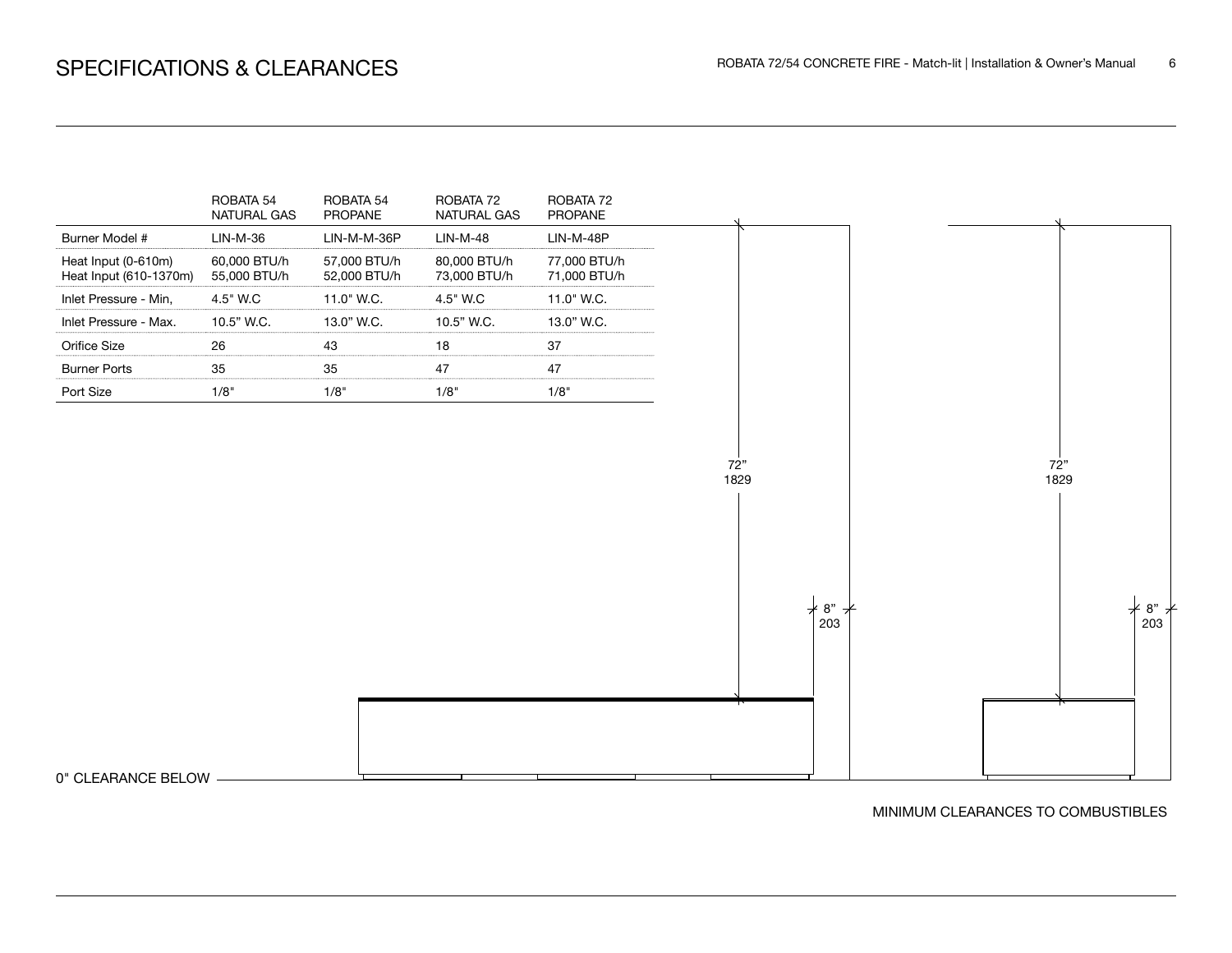### WARNING:

Failure to position parts in accordance with these diagrams and instructions and/or failure to use parts specifically approved for use with this appliance may result in property damage or personal injury.

Do not remove the data plates attached to the Outdoor Fire Pit Burner. These plates contain important information.

## NOTICE:

Installation and repair should be done by a qualified service person. The appliance should be inspected before use and at least once annually by a qualified service person. More frequent cleaning may be required as necessary. It is imperative that control compartment, burner ports and circulating air passageways of the appliance be kept clean.

## CAUTION:

New Lava Rock may pop or crackle when first heated. This should subside after 30 minutes to one hour or more of operation. Maintain safe distance during this time.

## TO ASSEMBLE THE FIRE PIT

- 1. Assemble fire pit housing per diagram on page 3.
- 2. Connect the Burner Assembly to the gas supply using the supplied flex connector, following the instructions on page 9.
- 3. Carefully leak test all connections following the procedure on page 9.
- 4. Fill the burner trough evenly with burner media (crushed tempered glass for natural gas; volcanic rock for propane). Do not obstruct the pilot ignition port with burner media! Do not use media not supplied by Paloform!
- 5. Place the burner assembly on a stable surface. Ensure burner is level.
- 6. Follow the Initial Lighting Instructions on page 10. Make sure that the flame is even along the burner length and appliance is fully operational and safe for use. Turn OFF the appliance and let it cool before proceeding to the next step.
- 7. Carefully lift the burner and place it in the Robata body. (See page 3)
- 8. Place and evenly distribute decorative topping media (lava rock or tempered glass pebble) on top of burner media. (See page 8). Decorative media should be brought level with the top of the pilot cover. An uneven or excessively thick layer of topping can result in an uneven flame.

## Do not obstruct PILOT IGNITION PORT!

9. Correct flame appearance:



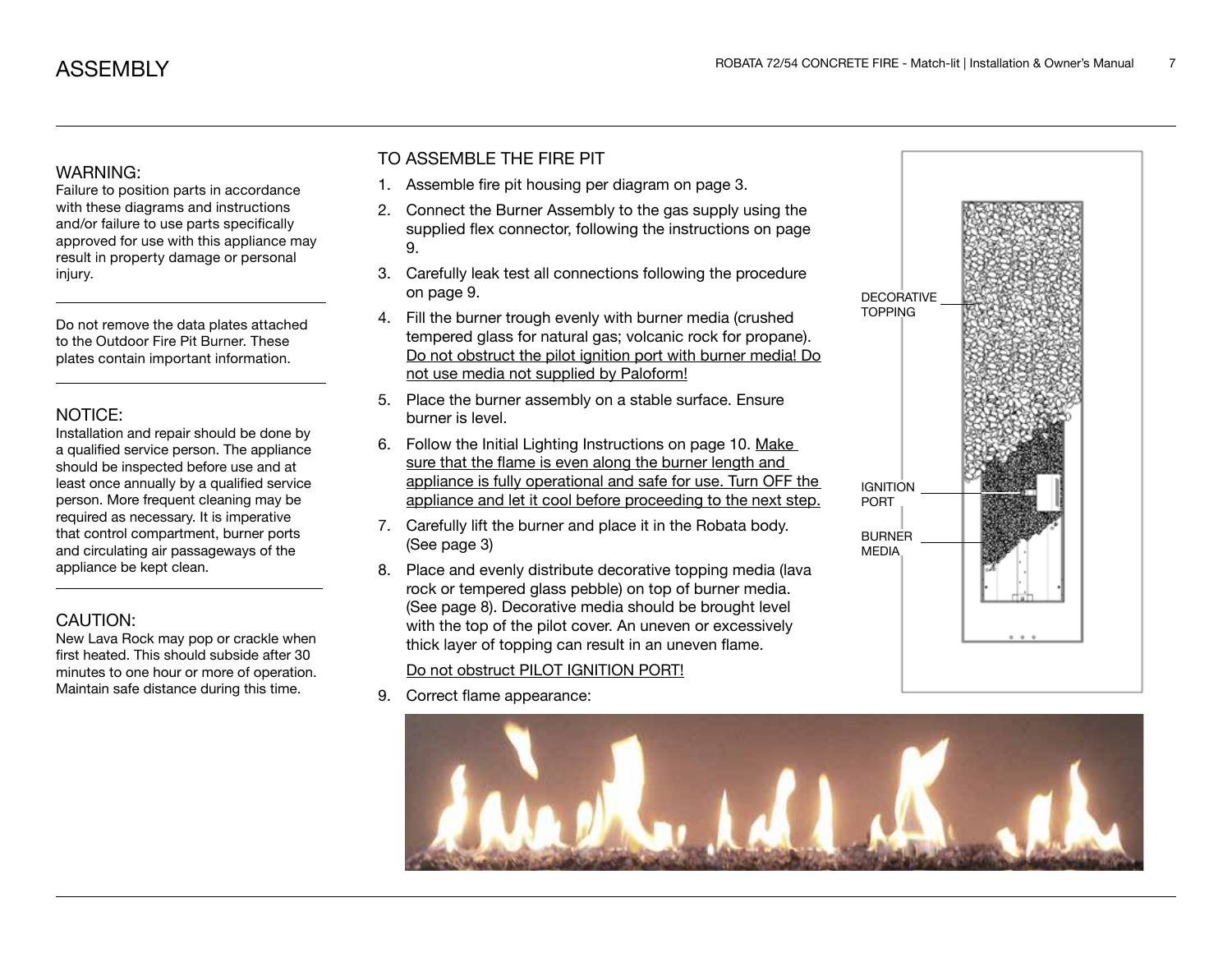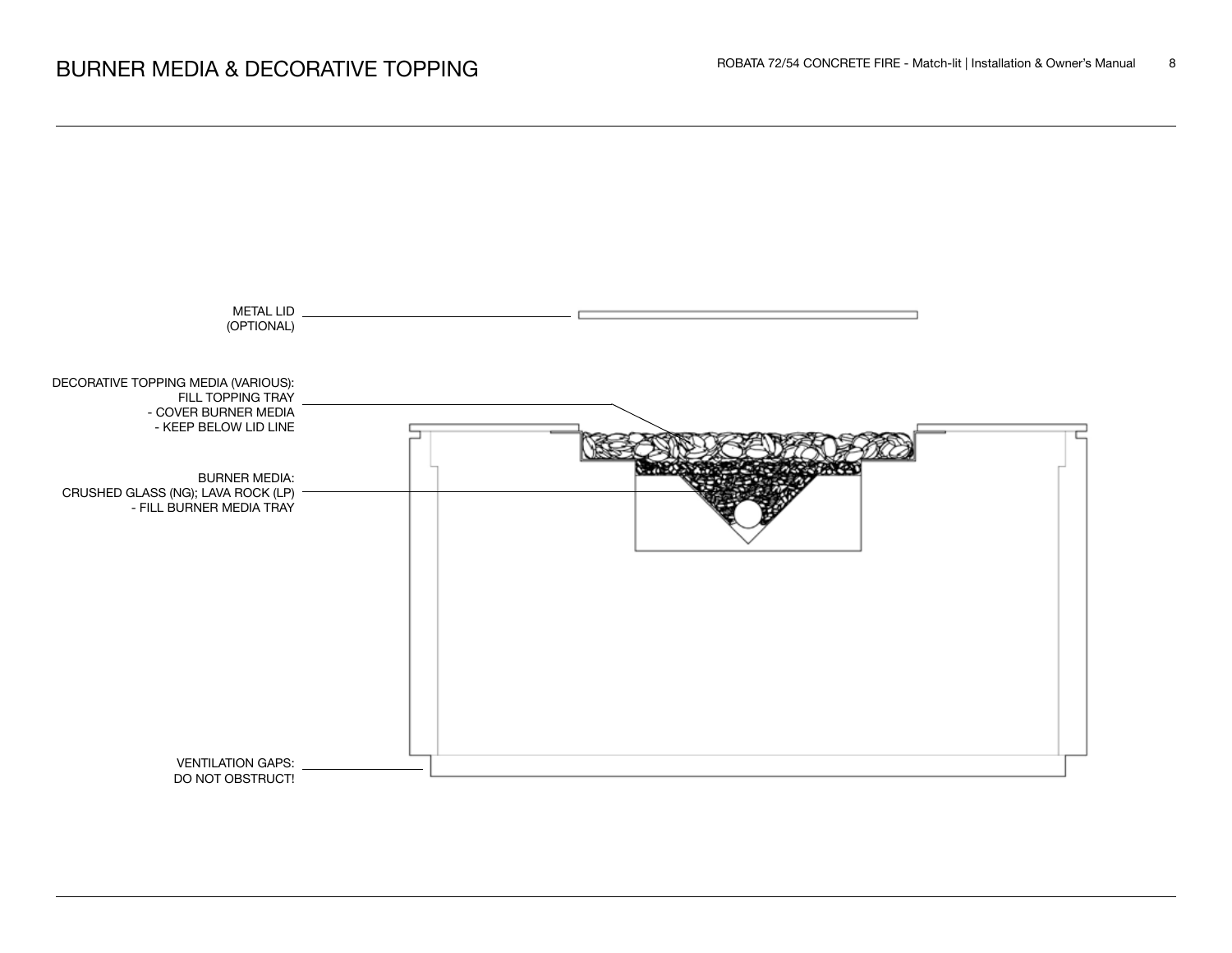# WARNING:

A qualified service person must connect the appliance to the gas supply. Follow all local codes.

#### CAUTION:

Use only new black iron or steel pipe. Internally tinned copper tubing may be used in certain areas. Use pipe of 1/2" diameter or greater to allow proper gas volume to Outdoor Fire Pit Burner. If pipe is too small, undue loss of pressure will occur.

#### INSTALLATION ITEMS NEEDED: Before installing the Outdoor

Fire Pit, make sure you have all items listed bellow:

- piping (check local codes)
- sealant
- manual shutoff valve
- adjustable (crescent) wrench or pliers
- sediment trap
- tee joints
- pipe wrench

## INSTALLATION REQUIREMENTS

Installation must include a manual shutoff valve, union, and plugged 1/8" NPT tap. Locate NPT tap within reach for test gauge hook up. NPT tap must be upstream from the appliance.

Apply pipe joint sealant lightly to male threads. This will prevent excess sealant from going into pipe. Excess sealant in pipe could result in a clogged burner injector.

Install sediment trap in supply line as shown below. Locate sediment trap where it is within reach for cleaning and trapped matter is not likely to freeze.

A sediment trap prevents moisture and contaminants from entering the Outdoor Fire Pit controls. If a sediment trap is not installed, or is installed incorrectly, the unit may not work properly.

APPROVED FLEXIBLE GAS HOSE

## CHECKING GAS CONNECTION

WARNING: Test all gas piping and connections for leaks after installing or servicing. Correct all leaks immediately.

WARNING: Never use an open flame to check for a leak. Apply a mixture of liquid soap and water to all joints. Bubbles forming on joints while the gas is running indicate a leak. Correct all leaks at immediately.

Test Pressures in Excess Of 1/2 psi (3.5 kPa) This appliance and its individual shutoff valve must be disconnected from the gas supply piping system during any pressure testing of that system at test pressures in excess of ½ psi (3.5 kPa).

Test Pressures Equal To or Less Than 1/2 psi (3.5 kPa) This appliance must be isolated from the gas supply piping system by closing its individual manual shutoff valve during any pressure testing of the gas supply piping system at test pressures equal to or less than ½ psi (3.5 kPa).

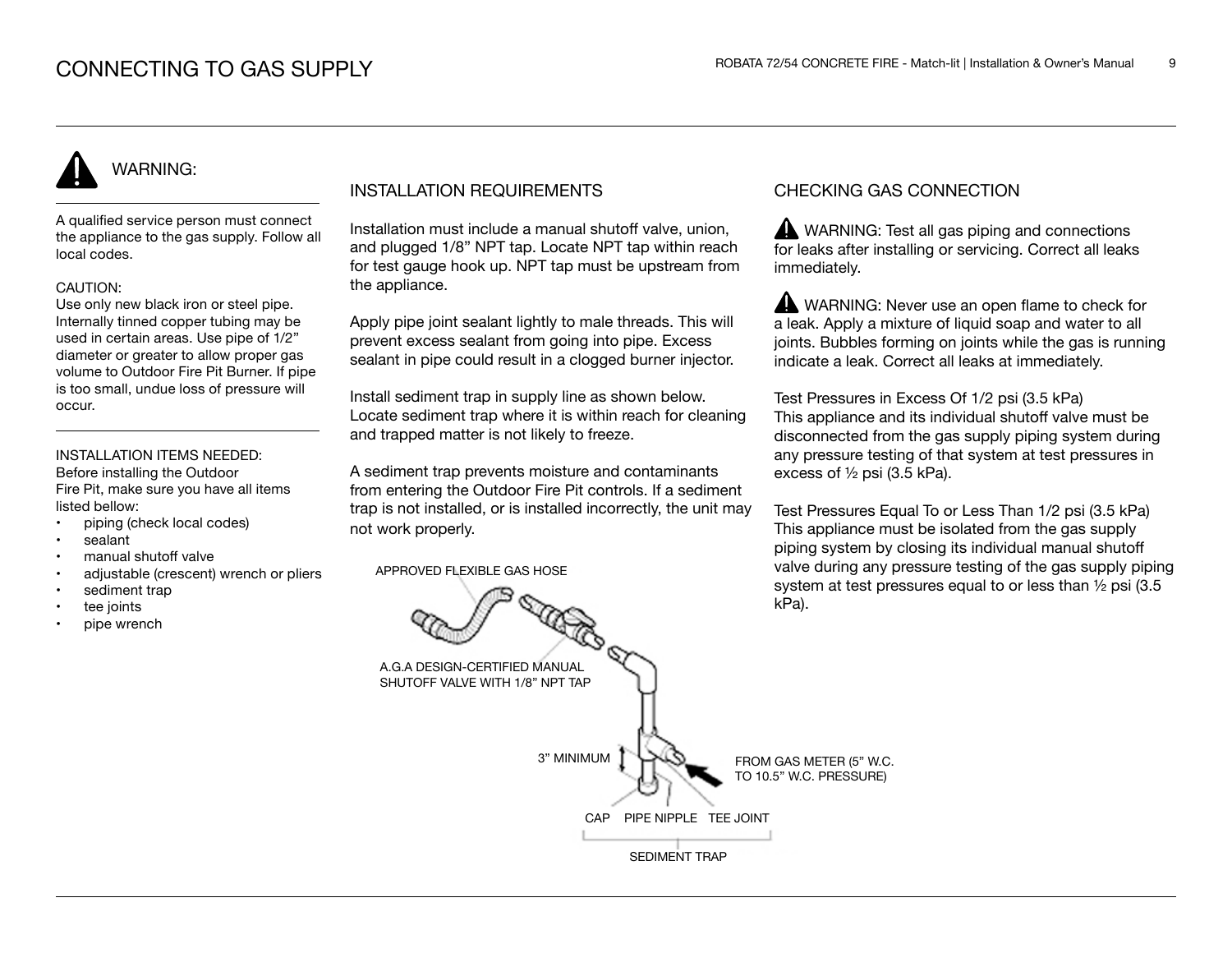# WARNINGS:

Failure to follow these instructions exactly may result in fire or explosion causing property damage, personal injury or loss of life.

Before operating the appliance, check all around the appliance area and on the surrounding floor for the smell of gas - some gas is heavier than air and may settle on the floor in the event of a leak. IF YOU SMELL GAS, follow the safety instructions on page 1 of this manual.

The main gas valve in this appliance is not serviceable. Do not try to repair or modify the valve, as doing so may result in a fire or explosion. Call a qualified service technician if you have any safety concerns.

Do not use this appliance if any part of it has been under water. Immediately call a qualified service technician to inspect the appliance and to replace any part of the control system and any gas control that has been under water.

Improper installation, adjustment, alteration, service or maintenance can result in injury or property damage. For assistance or additional information, consult a qualified installer, service agency or the gas supplier.

Do not store or use gasoline or other flammable vapors or liquids in the vicinity of this appliance.

## INITIAL LIGHTING INSTRUCTIONS

- 1. Purge air from the supply line as follows:
	- Open the main shutoff valve.
	- Unscrew the main pressure test point on the appliance regulator
	- Leave the inlet test screw open until gas flows in.
	- When the gas is flowing, tighten the inlet screw immediately.
- 2. Test for leaks in each of the following locations:
	- The gas supply line connection to the main valve;
	- The Burner connections and pilot;
	- All joints on the valve and control body;
	- All field made joints and gas shutoff valves;
	- All factory made joints and connections.
- 3. You may check for gas leaks using one of the following methods only:
	- Soap and water solution. WARNING: If using a soap and water solution to test for leaks, DO NOT spray the solution onto electronic parts;
	- An approved leak testing spray;
	- An electronic sniffer. NOTE: Remove any excess pipe compound from connections if using this method, as the compound can set off electronic sniffers.

## DANGER: NEVER USE AN OPEN FLAME TO CHECK FOR GAS LEAKS.

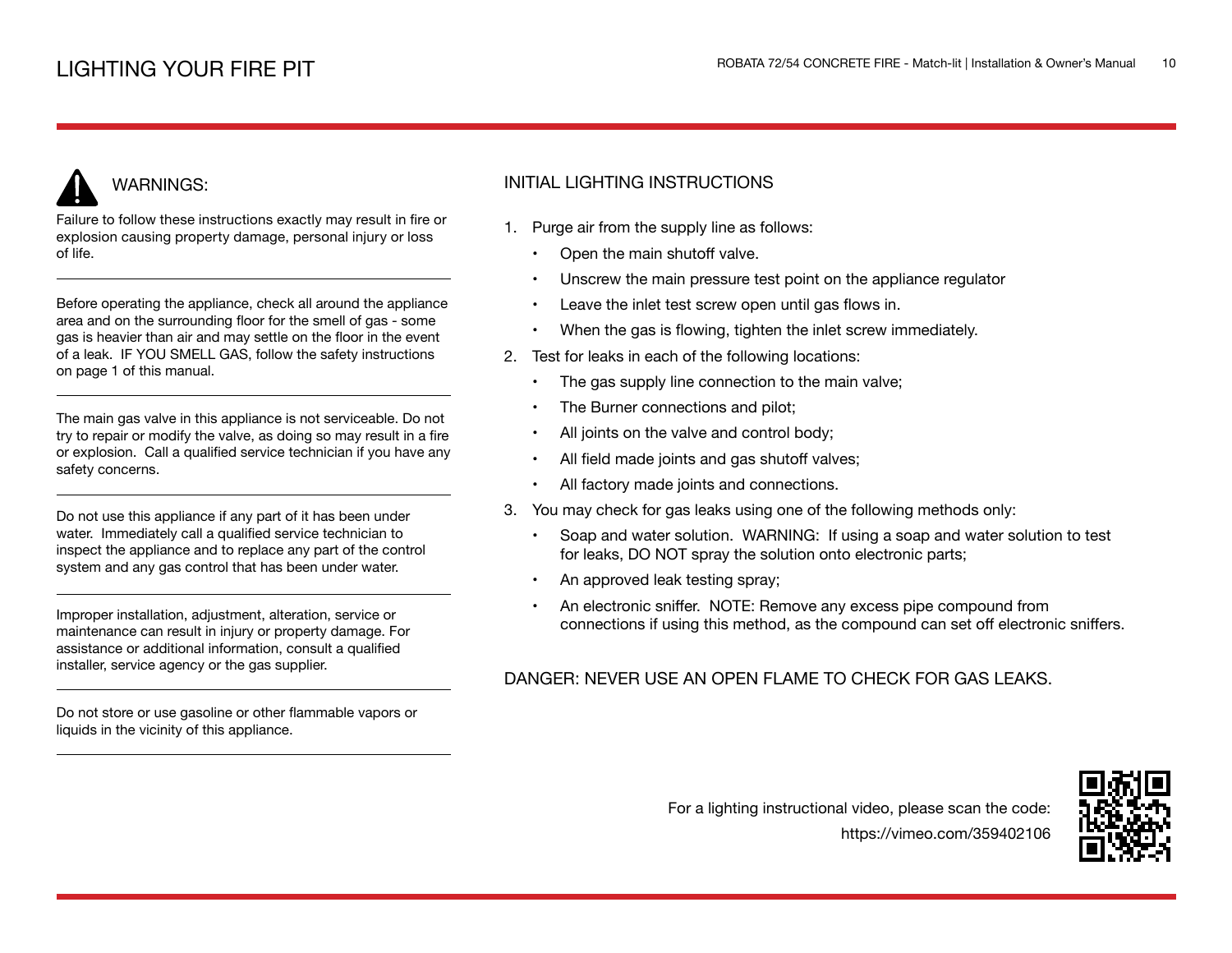## STOP!

Review the safety information on pages 1, 2 and 10 of this manual.

Use only your hand to push in or turn the gas control key. Never use tools. If the key will not push in or turn by hand, don't try to repair it, call a qualified service technician. Force or attempted repair may result in a fire or explosion.

Please ensure that you are familiar with the safe operation of the fire pit controls before replacing the instructional control knob with the Paloform key.

The control key/knob is meant to fit tight and be left in place. Remove only for winterization.



VALVE POSITIONS

The gas valve has three positions: PILOT, ON and OFF.

- To light your fire pit, you first light the pilot flame, then turn on the gas to main burner.
	- 1. Insert the control key (or control knob). Make sure the "half-moon"-shaped hole in the end of the key and the valve stem are aligned.
- 2. The key should turn freely 90°. Turn the key to the PILOT position (clockwise until it stops)
- 3. Push the control key in until it stops, and hold in this position.
- 4. Apply a flame to the lighting port with a barbecue lighter. The pilot flame will ignite.
- 5. Continue to hold the key down for up to thirty seconds after lighting the pilot.
- 6. When the control key is released, the pilot flame should continue to burn (if the pilot goes out, repeat the above steps).
- 7. Rotate the gas control key from PILOT to ON position (full counterclockwise position) to supply full flow to main burner.

Failure to turn the control key to the full ON position will reduce the flow and could result in poor ignition of main burner.

- 8. To extinguish main burner, rotate the gas control key clockwise to the PILOT position.
- 9. To extinguish pilot, push the control key in slightly and turn to the OFF position (fully clockwise).

ON

NOTE: We do not recommend leaving the fire pit unattended with the pilot lit. Please turn to the OFF position.



PILOT

Push key in PILOT position to start the flow of gas to the pilot. Light the pilot while holding the key in

Turn the key 90° counter-clockwise to turn on the main burner. To turn the main burner off, turn clockwise 90° back to the PILOT position



To turn the pilot off, push slightly and turn clockwise 90° to the OFF position.

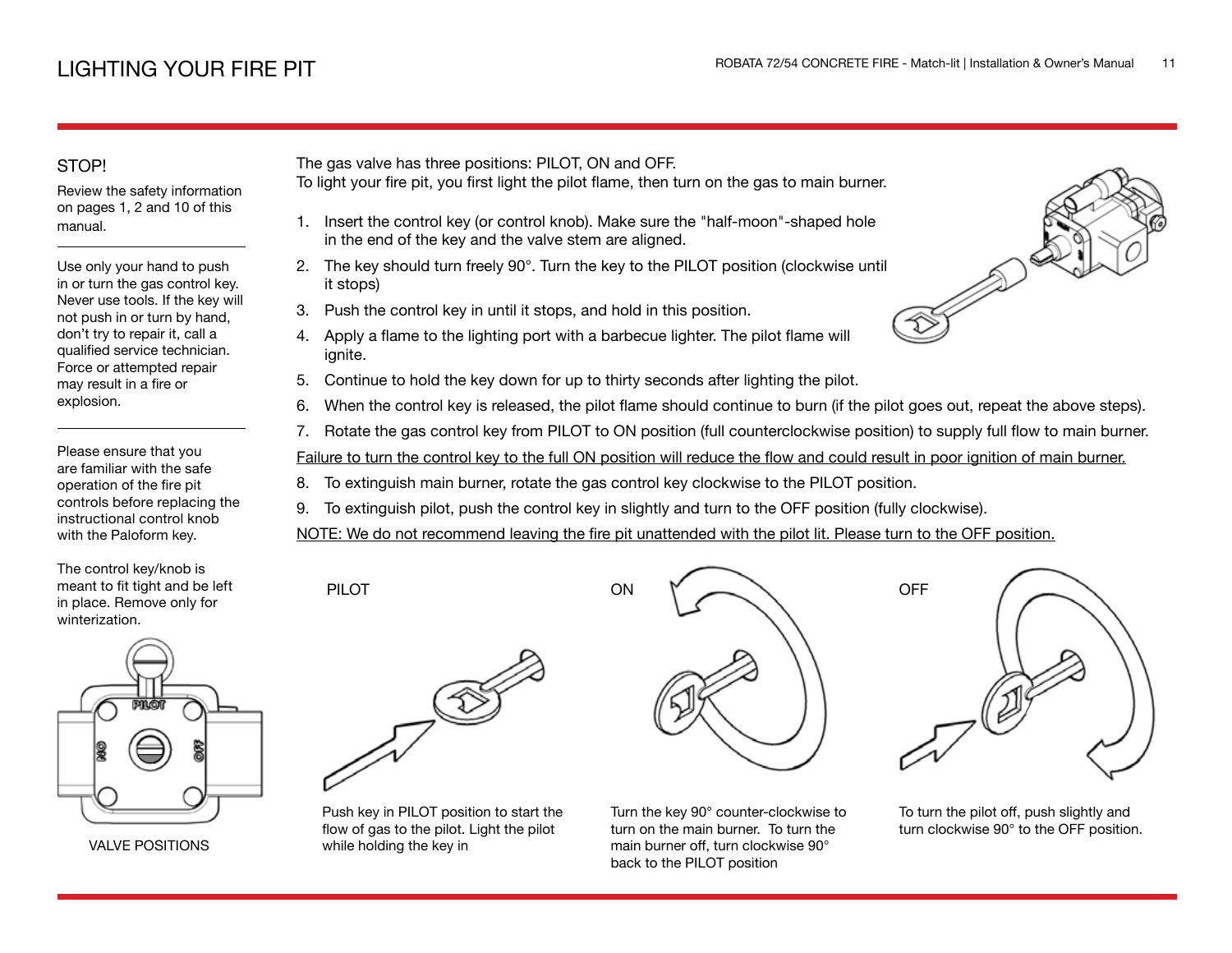## KEEP YOUR FIRE PIT COVERED

Covering your fire pit with its all-weather cover when not in use will prolong the life of all its components.

WARNING: Turn off gas before servicing fire pit.

We recommend that a qualified service technician perform the following check-ups at the beginning of each fire pit season.

If any irregularities are apparent with operation. Please refer to Troubleshooting guide, page 13.

## BURNER ELEMENT AND PILOT

Inspect the burner at regular intervals at least twice a year. Keep the burner and pilot area clean by vacuuming or brushing. Make sure the burner porting and burner air openings are free of obstructions at all times. Remove pilot cover to inspect pilot.

Remove topping from top of burner ring and Inspect area around the burner. Remove any lint or foreign material with a brush or vacuum cleaner.

If any damage to the burner is evident, it must be replaced. Replacement burners must be specified by the manufacturer

#### PILOT FLAME

The flames from the pilot should be visually checked as soon as the unit is installed, and periodically during normal operation. The pilot flame must always be present when the fire pit is in operation. The pilot flame has two distinct flames: one engulfing the thermocouple and the other reaching to the main burner.



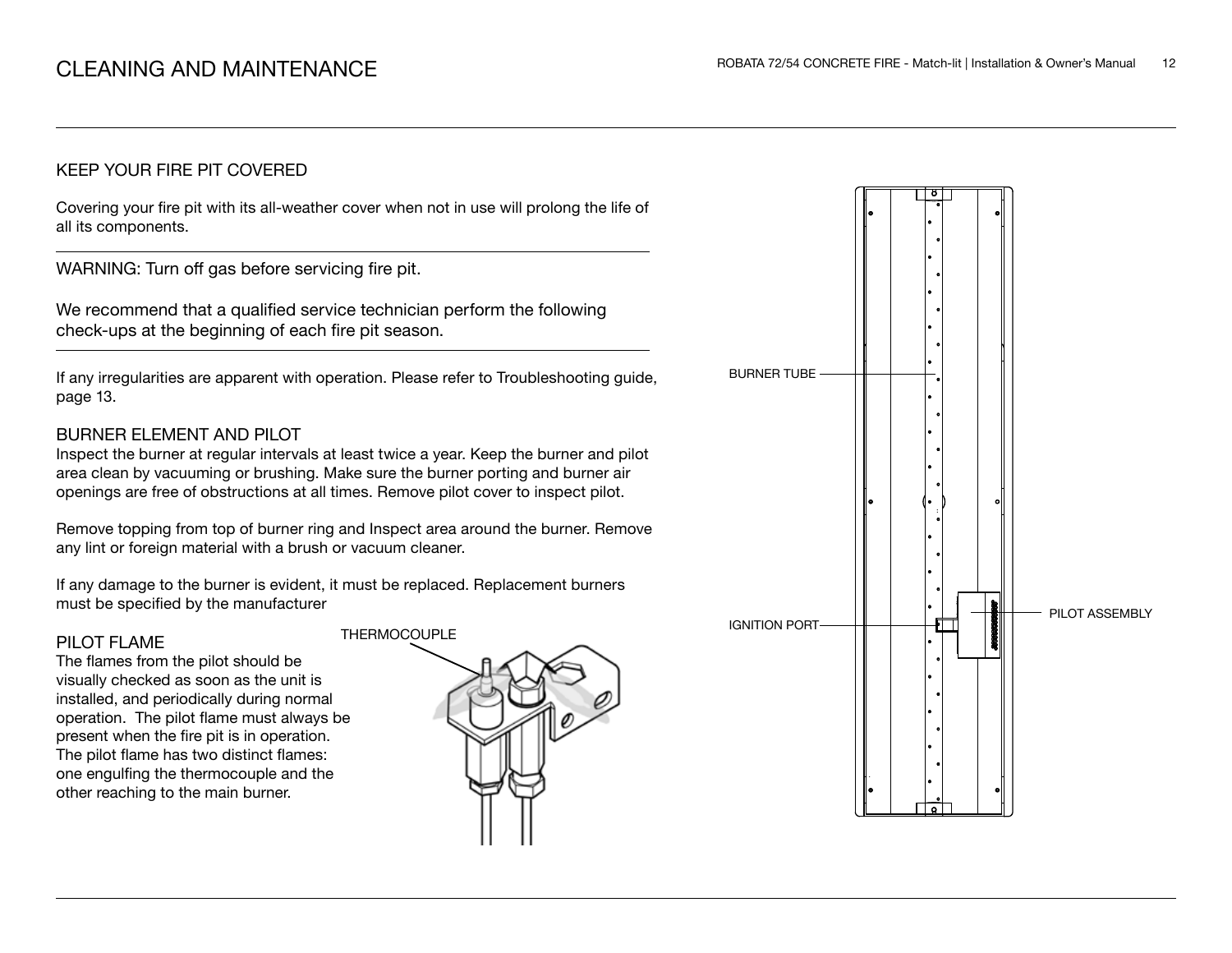## WARNING:

Turn off appliance and let cool before servicing. Only a qualified service person should service and repair this appliance.

IMPORTANT: Operating unit where impurities in air exist may create odors. Cleaning supplies, paint, paint remover, cigarette smoke, cements and glues, new carpet or textiles, etc., create fumes. These fumes may mix with combustion air and create odors. These odors will disappear over time.



Shut off gas supply. Do not try to light any appliance. Do not touch any electrical switch; do not use any phone in the vicinity of the appliance.

Immediately call your gas supplier from a safe distance. Follow your gas supplier's instructions.

| <b>OBSERVED PROBLEM</b>                                                                                                                                                              |                      | POSSIBLE CAUSE                                                                                                                                  |                      | <b>REMEDY</b>                                                                                                                                                                                                                           |
|--------------------------------------------------------------------------------------------------------------------------------------------------------------------------------------|----------------------|-------------------------------------------------------------------------------------------------------------------------------------------------|----------------------|-----------------------------------------------------------------------------------------------------------------------------------------------------------------------------------------------------------------------------------------|
| Unit is smoking / sooting excessively. (Note:<br>It is natural and unavoidable for appliance<br>sets to produce moderate levels of carbon<br>(soot) where flames contact the media.) | 1.<br>2.<br>3.       | Poor fuel quality<br>Excessive flame impingement or block-<br>age<br>Improper fuel/air mixture                                                  | 1.<br>2.<br>3.       | Contact local natural gas company<br>Separate the stones to allow more<br>flame passage<br>Remove any foreign items from the<br>flame pattern and/or check for proper<br>orifice sizing                                                 |
| Burner is excessively noisy<br>(Note: The movement and combustion of gas<br>will create low, unavoidable levels of noise.)                                                           | 1.<br>2.             | Passage of air/gas across irregular<br>surfaces<br>Excessive gas pressure on natural gas<br>units                                               | 1.<br>2.             | Relieve any tight bends or kinks in<br>gas supply line<br>Check/reset gas regulator pressure                                                                                                                                            |
| Gas odor even when manual valve is in the<br>OFF position                                                                                                                            | 1.<br>2.             | Gas leak. See Warning statement below.<br>Main gas valve defective.                                                                             | 1.<br>2.             | Locate and correct all leaks (see<br>Checking Gas Connections, pg 9)<br>Replace gas valve                                                                                                                                               |
| Unit produces unwanted odors                                                                                                                                                         | 1.                   | Gas leak. See Warning statement below.                                                                                                          | 1.                   | Locate and correct all leaks (see<br>Checking Gas Connections, pg 9)                                                                                                                                                                    |
| Pilot cannot be lit                                                                                                                                                                  | 1.<br>2.<br>3.<br>4. | Gas supply turned off or manual shutoff<br>valve closed<br>Air in gas lines when installed<br>Pilot adjustment screw closed<br>Pilot is clogged | 1.<br>2.<br>3.<br>4. | Turn off gas supply or open manual<br>shutoff valve<br>Purge air from the supply line<br>Adjust pilot flame for approximately<br>1" blue flame<br>Clean pilot (see Cleaning and Main-<br>tenance, page 12) or replace pilot<br>assembly |
| Pilot does not stay lit after control is released                                                                                                                                    | 1.<br>2.             | Flame sensor/thermocouple is not hot<br>enough<br>Thermocouple is damaged                                                                       | 1.<br>2.             | Retry, holding control 0key for a<br>longer period of time (20 seconds or<br>more) before releasing<br>Replace thermocouple                                                                                                             |
| Burner does not light after pilot is lit                                                                                                                                             | 1.<br>2.<br>3.<br>4. | Burner orifice is clogged<br>Inlet gas pressure is too low<br>Burner orifice diameter is too small<br>Flame sensor lead loose or disconnected   | 1.<br>2.<br>3.<br>4. | Clean burner orifice<br>Contact local gas or propane supplier<br>Replace burner orifice<br>Reconnect or tighten lead                                                                                                                    |
| Delayed burner ignition                                                                                                                                                              | 1.                   | Pilot flame is obstructed                                                                                                                       | 1.                   | Clear media/debris from lighting port                                                                                                                                                                                                   |
| Burner flame is too low                                                                                                                                                              | 1.<br>2.<br>3.       | Incorrect gas supply or pressure<br>Blocked burner orifice or burner ports<br>Improper burner orifice size                                      | 1.<br>2.<br>3.       | Check for proper gas supply pressure<br>Free burner orifice and burner ports of<br>any burrs, paint, or other blockage<br>Verify proper burner orifice sizing (see<br>page 6)                                                           |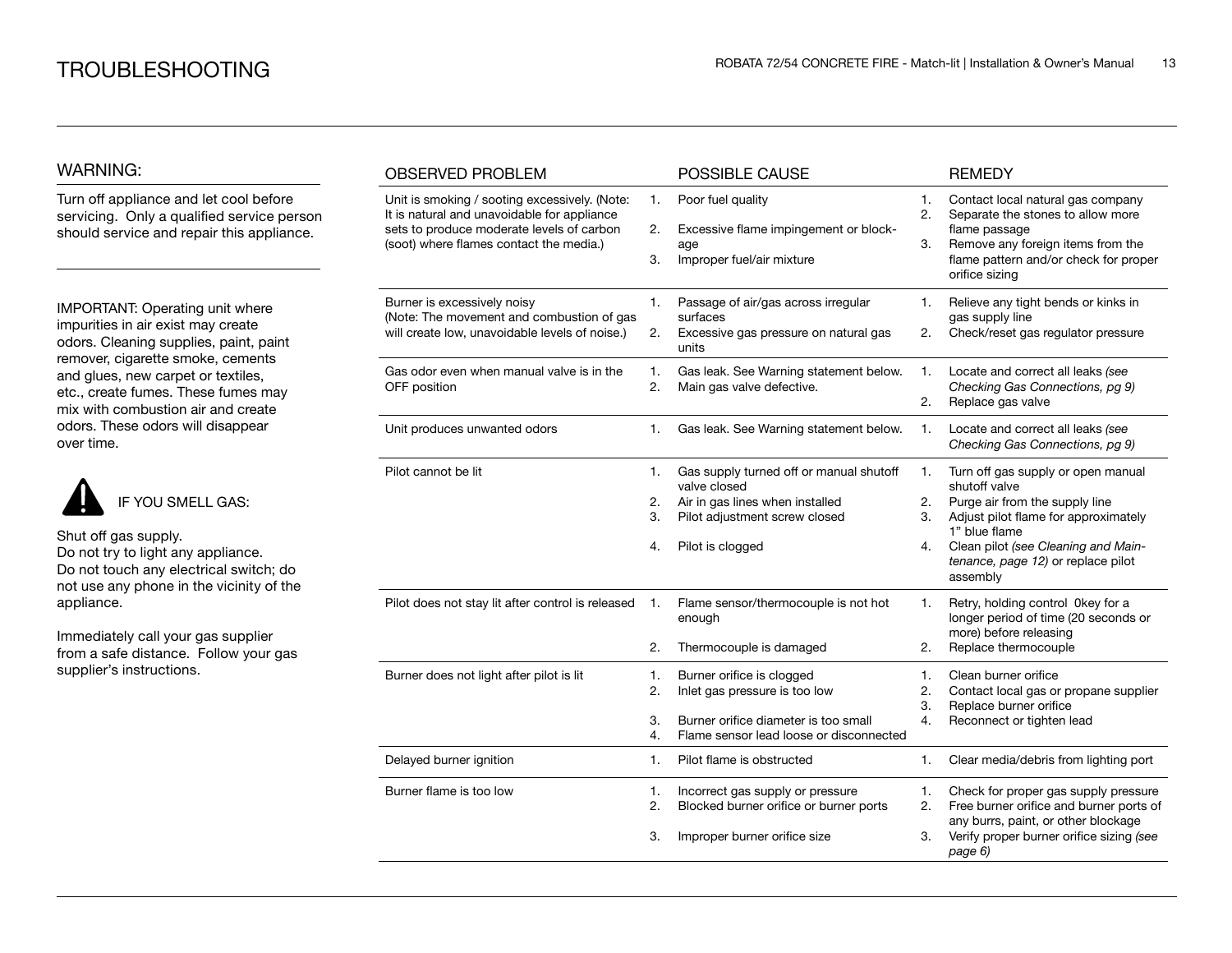|                |                           | <b>Natural Gas</b>                         | Propane            |
|----------------|---------------------------|--------------------------------------------|--------------------|
| $\vert$ 1      | <b>Pilot Cover</b>        | LIN-EPC                                    | same               |
| 1a             | <b>Pilot Shroud</b>       | LIN-EPC                                    | same               |
| 2              | <b>Burner Tube</b>        | LIN-(36 or 48)-ASSY                        | same               |
| 2a             | Air Shutter               |                                            |                    |
| 3              | Orifice                   | FIT-ORI-(26 or 18)                         | FIT-ORI-(43 or 36) |
| $\overline{4}$ | Media Tray                | LIN-(36 or 48) - ASSY-A                    | same               |
| 5              | <b>Burner Tray</b>        | LIN-(36 or 48) - ASSY-B                    | same               |
| 6              | Pipe Adpater              |                                            |                    |
| 7              | Pilot Assembly            | <b>PIL-M-388</b>                           | PIL-M-388LP        |
| 8              | Regulator                 | M-REG-RV20-NG                              | M-REG-RV20-LP      |
| 9              | 3/8" Close Nipple         |                                            |                    |
| 10             | Valve Bracket (set of 2)  | BEN32-BRA-WR109                            | same               |
| 11             | 3/8" 135° Street Elbow    |                                            |                    |
| 12             | Main Gas Valve            | M-VAL-WR-764-109                           | same               |
| 13             | Control Key               | M-KEY-WR109                                | same               |
| 14             | 3/8" Street Elbow         |                                            |                    |
| 15             | <b>Flex Connector</b>     | CON-SS-5MM-24                              | same               |
| 16             | Burner Media (not shown)  | <b>Crushed Glass</b>                       | Lava Pebbles       |
| 17             | Topping Media (not shown) | Various                                    | Various            |
| 18             | Fabric Cover (not shown)  | COV-ROB(54 or 72)-LC                       | same               |
| 19             | <b>Metal Cover</b>        | see p. 3                                   | same               |
| 20             | Corten Vessel (not shown) | ROB54-(colour code)<br>ROB72-(colour code) | same               |

WARNING: Failure to position parts in accordance with diagrams or failure to use parts specifically approved for this appliance may result in property damage or personal injury.

### REPLACEMENT PARTS ARE AVAILABLE FROM PALOFORM